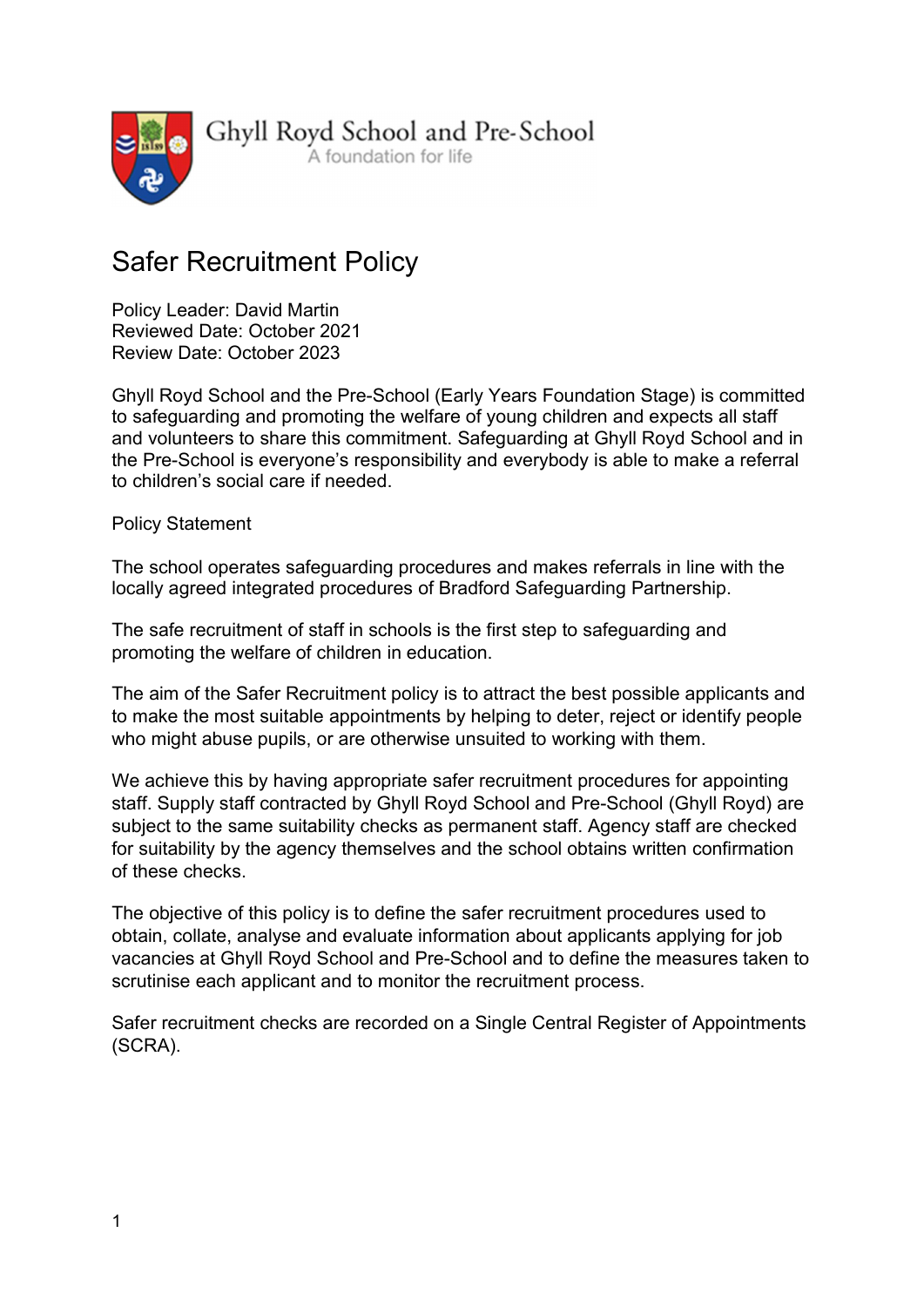## ROLES AND RESPONSIBILTIES

It is the responsibility of the governing body to:

- Ensure the school has effective policies and procedures in place for recruitment of all staff and volunteers (in accordance with regulatory guidance and legal requirements) and to monitor the school's compliance with them.
- Nominate a governor to monitor the SCRA at least half termly.

Members of the Governing body are subject to the following checks: an Enhanced DBS check; Barred List check (if engaging in regulated activity); ID checks; overseas checks (if applicable); Prohibition from Management checks; and Right to Work. Disqualification from Childcare checks are also undertaken.

It is the responsibility of the Headteacher to:

- Ensure that the school operates safer recruitment procedures and makes sure all appropriate checks are carried out on all staff and volunteers who work at the school and to regularly monitor the Single Central Register of Appointments
- Monitor contractors' and agencies' compliance with this policy.
- Promote welfare of children and young people at every stage of the procedure.
- Undertake regular Safer Recruitment training

The governing body has delegated responsibility to the Headteacher to lead in all appointments. School governors may be involved in staff appointments but the final decision will rest with the Headteacher.

## RECRUITMENT AND VETTING CHECKS (see also Appendix 1 insert to staff file)

The school's applicant information pack includes a safeguarding statement, job description, person specification, self disclosure form with an accompanying confidential envelope, an outline of the selection process, application form and reference pro-forma.

Any offer of employment is conditional subject to the satisfactory completion of all the safer recruitment checks relevant to the post.

#### Advertisements

Advertisements for all posts will include the statement:

Ghyll Royd School is committed to safeguarding and promoting the welfare of children and young people and expects all staff and volunteers to share this commitment. All appointments are subject to safer recruitment checks.

#### References

Two references will be obtained. Open references are not acceptable. Neither referee should be a relative or someone known solely to the applicant as a friend.

One referee must be the applicant's current or most recent employer. The school will contact previous employers where the applicant has worked with children in the past if they are not currently doing so.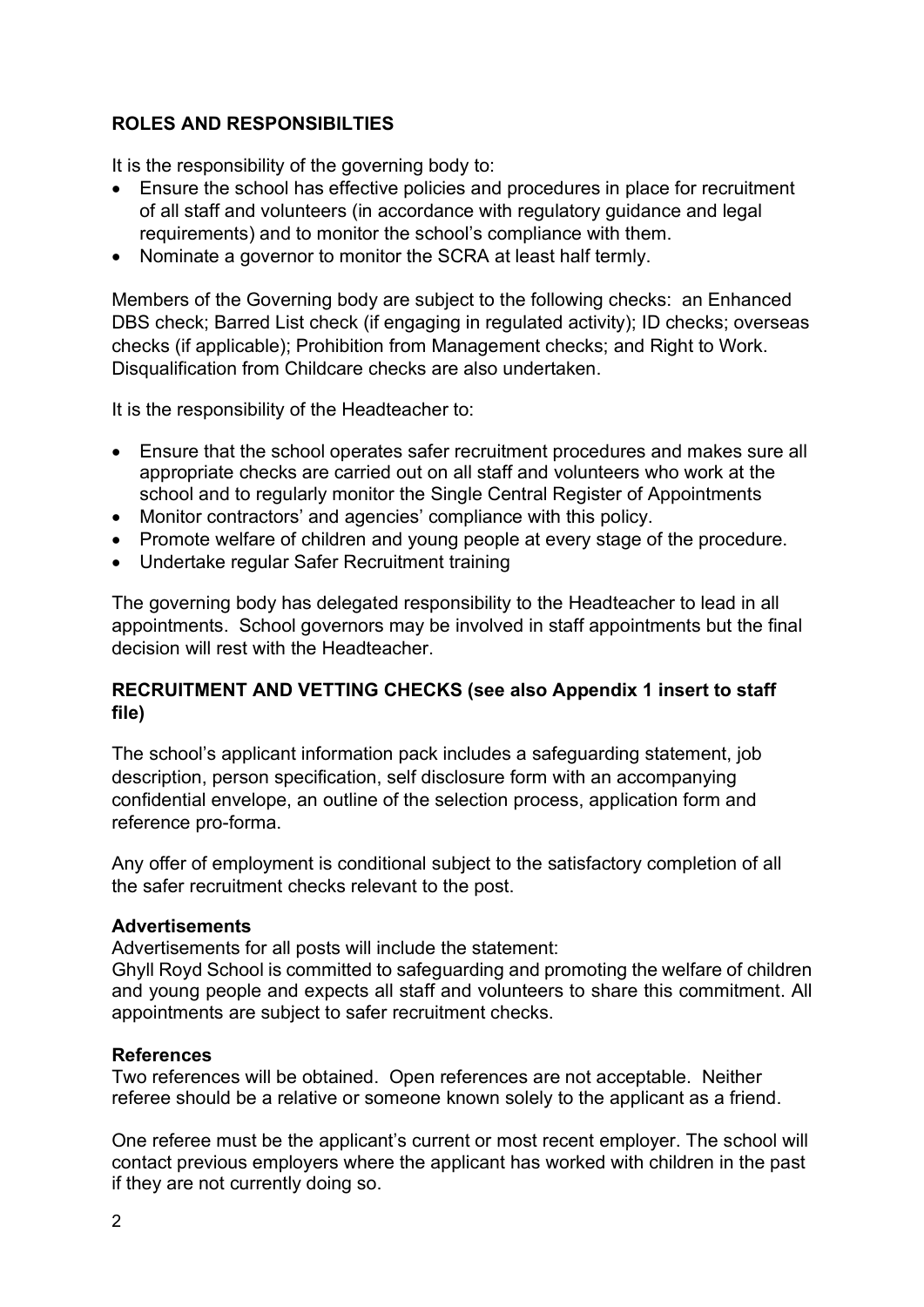For short-listed candidates for all posts, including internal candidates, references will be taken up prior to interview. References will always be sought and obtained directly from the referee and their purpose is to provide objective and factual information to support appointment decisions. Any discrepancies or anomalies between references and the application will be followed up with the referee and/or applicant at interview. Direct contact, either by telephone or face-to-face, will be made with each referee if requred to provide further clarification as appropriate, for example if the answers are vague or if insufficient information is provided this will be recorded in the staff file.

If the applicant currently works with children the current employer will be asked if they know of any reason why the applicant would not be suitable to work with children. Specifically, they will be asked about: disciplinary offences relating to children, including any in which the penalty is 'time expired' (i.e. where a warning could no longer be taken into account in any new disciplinary hearing for example); and whether the applicant has been the subject of any child protection concerns and if so, the outcome of any enquiry or disciplinary procedure.

#### Previous Employment History

Applicants will complete a standard application form. Full information about previous employment must be provided along with satisfactory explanations for any gaps in employment, which will be further explored at interview. Each application will be scrutinized and a written record of checks will be kept on the staff file.

#### Identity Checks and Right to Work

These checks will be carried out for all appointments to the school's workforce on the day of interview. Acceptable proofs of identity include original photographic identity such as driving licence and/or passport, a birth or marriage certificate, photo driving licence or passport, combined with evidence of proof of current address; these must be brought to the interview.

Applicants must provide proof of their eligibility to work in the UK in accordance with the law on preventing illegal working contained in the Immigration, Asylum and Nationality Act 2006.

Copies of these original documents will be taken, dated and signed to verify the originals have been seen and the copies will be retained on personnel files.

ID checks will also be carried out on all contractors, visiting professionals and supply agency staff on arrival.

#### **Interviews**

During the interview process the applicant's motivation and suitability for working with children will be explored. A member of the interview panel will have undertaken Safer Recruitment training. We will always ensure that candidates are treated fairly and equally. It will always be a face-to-face interview and there will always be a minimum of two people in the interview. Specific questions will be asked relating to:

- Previous safeguarding training
- Awareness of child protection procedures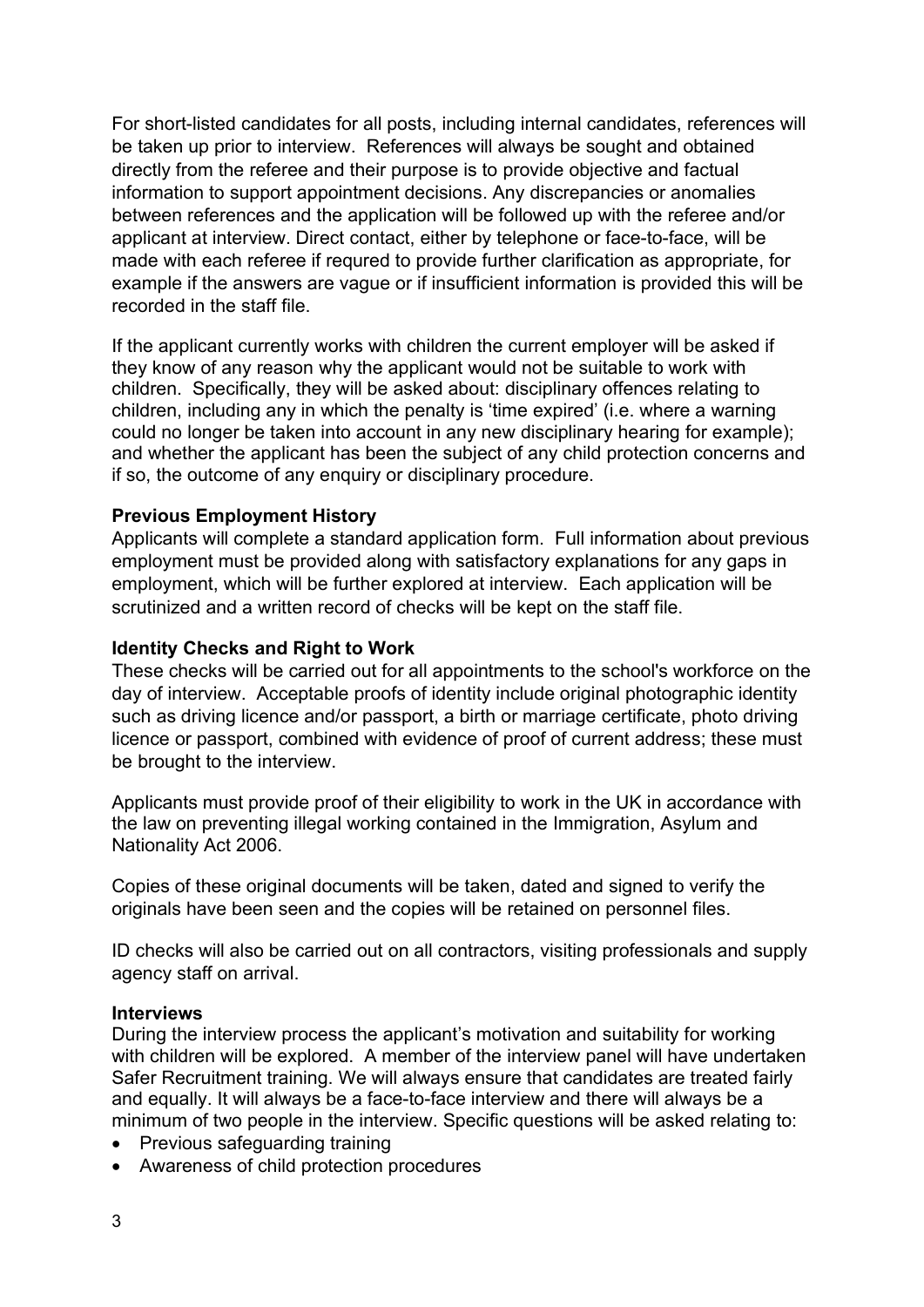- Any gaps in employment, or anomalies or discrepancies that have arisen in the scrutiny of the application form
- Awareness of appropriate professional boundaries
- Any information that is likely to appear on a disclosure certificate

Notes will be made of responses made at interview and kept in the personnel file.

Applicants may be asked to undertake an assessed task as part of the interview process. For example, teachers will be asked to teach a lesson which will be observed.

#### Disclosure & Barring Service (DBS) Certificate

All staff at Ghyll Royd School and Pre-School require an enhanced DBS disclosure and therefore an Enhanced DBS Certificate must be obtained before the commencement of employment of any new employee.

If a satisfactory DBS Check has not come through before the commencement of employment, then the employee must be subject to a regularly reviewed risk assessment ensuring they are supervised at all times on the school premises. ALL other recruitment checks (including a separate barred list check) must also have been satisfactorily completed and there must be a suitable child-centred reason for allowing the member of staff to start work in such circumstances.

Any employee who takes leave for more than three months (ie: maternity leave, career break etc.) must be re-checked before they return to work.

Members of staff at Ghyll Royd School and Pre-School are made aware of their obligation to inform the Headteacher of any cautions or convictions that arise during their employment.

All newly appointed staff are made aware of the ability to subscribe to the DBS update service. Anyone who has subscribed to the DBS update service at Enhanced Disclosure level and gives the school permission to check its status will also be cross-checked with identity documents and an Update Check will be undertaken. The original disclosure certificate must also be shown to the school.

If the vetting checks raise concerns we would deem it necessary to pass on the information to relevant authorities such as the Disclosure and Barring Service.

#### Prohibition from teaching and management

All teachers (and those carrying out teaching work) and managers (including Governors and members of the Senior Leadership team) will be checked against the DfE Employer Access (Teacher Services) online service for the following:

- Those that have been prohibited from teaching
- Those that have failed to successfully complete their induction or probation period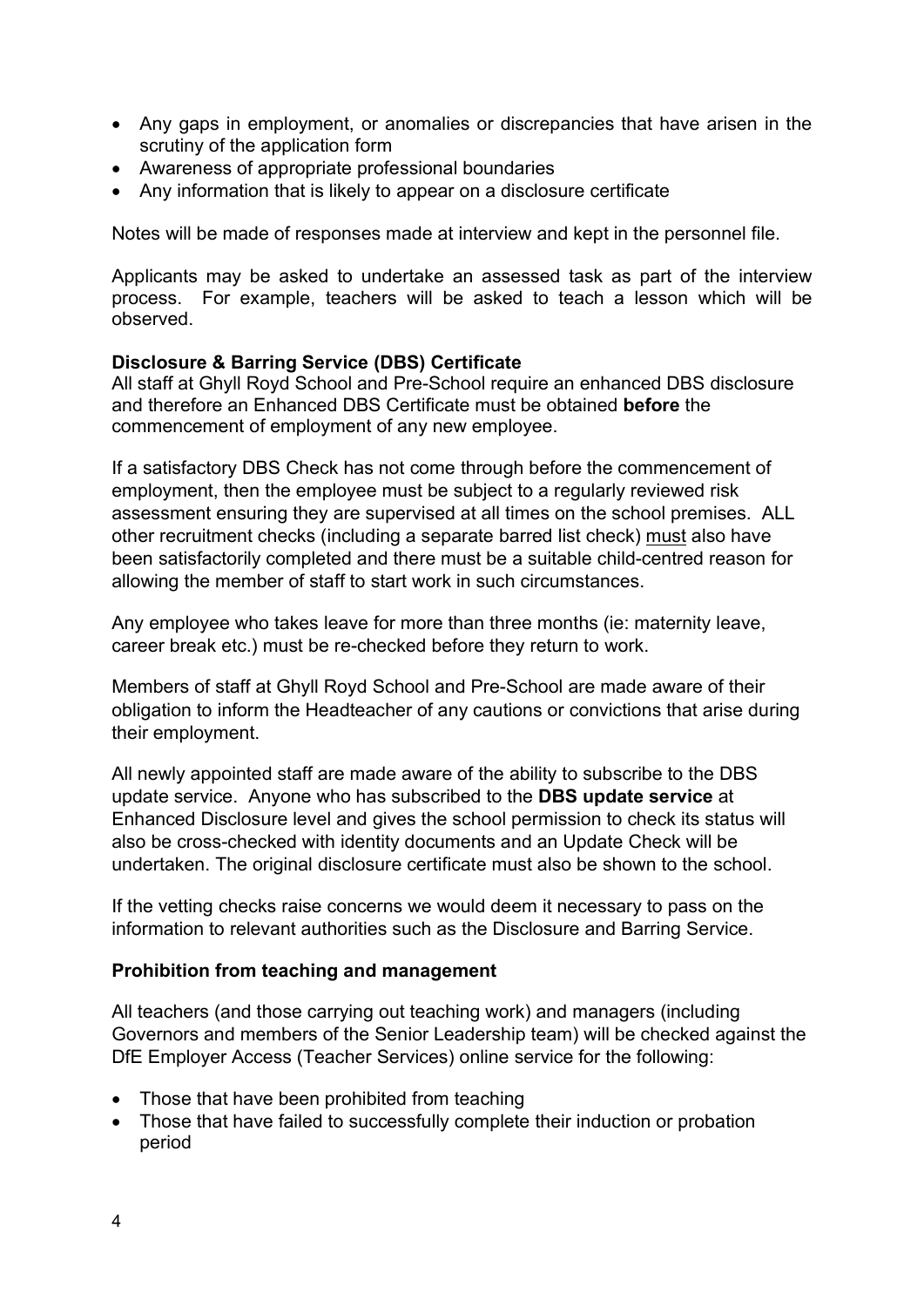- Those that may be the subject of a suspension or conditional order imposed by the TRA or General Teaching Council for England (prior to abolition) that is still current
- Those that have been prohibited from management

Teaching work is defined as: planning and preparing lessons and courses for pupils; delivering lessons to pupils; assessing the development, progress and attainment of pupils; and reporting on the development, progress and attainment of pupils

The process for checking prohibition from teaching will also be used to verify teaching qualifications where relevant.

## Barred List Check

A barred list check will be undertaken as part of the Enhanced DBS check for those staff in regulated activity.

A separate barred list check must be undertaken if an enhanced disclosure is not received in advance of a member of staff starting work in regulatory activity or where a pre-existing disclosure is used for an applicant who has subscribed to the DBS update service.

It is illegal for schools to employ anyone who is on the barred list.

## **Disqualification**

Under the Childcare Act 2006 and the Childcare (Disqualification) Regulations 2009 staff can be disqualified from teaching, supervising or working in or being concerned in the management of early years, or childcare for children under 8. All staff are required to complete a disqualification check annually?

## Medical Fitness

Anyone appointed to a post involving regular contact with children must possess the appropriate level of physical and mental fitness before any appointment offer is confirmed. All applicants are requested to complete a confidential medical questionnaire and where appropriate a doctor's medical report may be required.

## Qualification Requirements

Candidates must be able to demonstrate they have actually obtained any academic or vocational qualifications legally required for the post for which they have applied, and which they have claimed in their application. Original certificates must be brought to interview, seen and cross-checked with those on the application form. Copies will be kept on file.

## Overseas checks

If the applicant has lived abroad for more than 3 months in the last 10 years they will be required to provide the school with evidence, such as an official certificate of good conduct, or police or criminal record check from their country of origin, or where they have resided.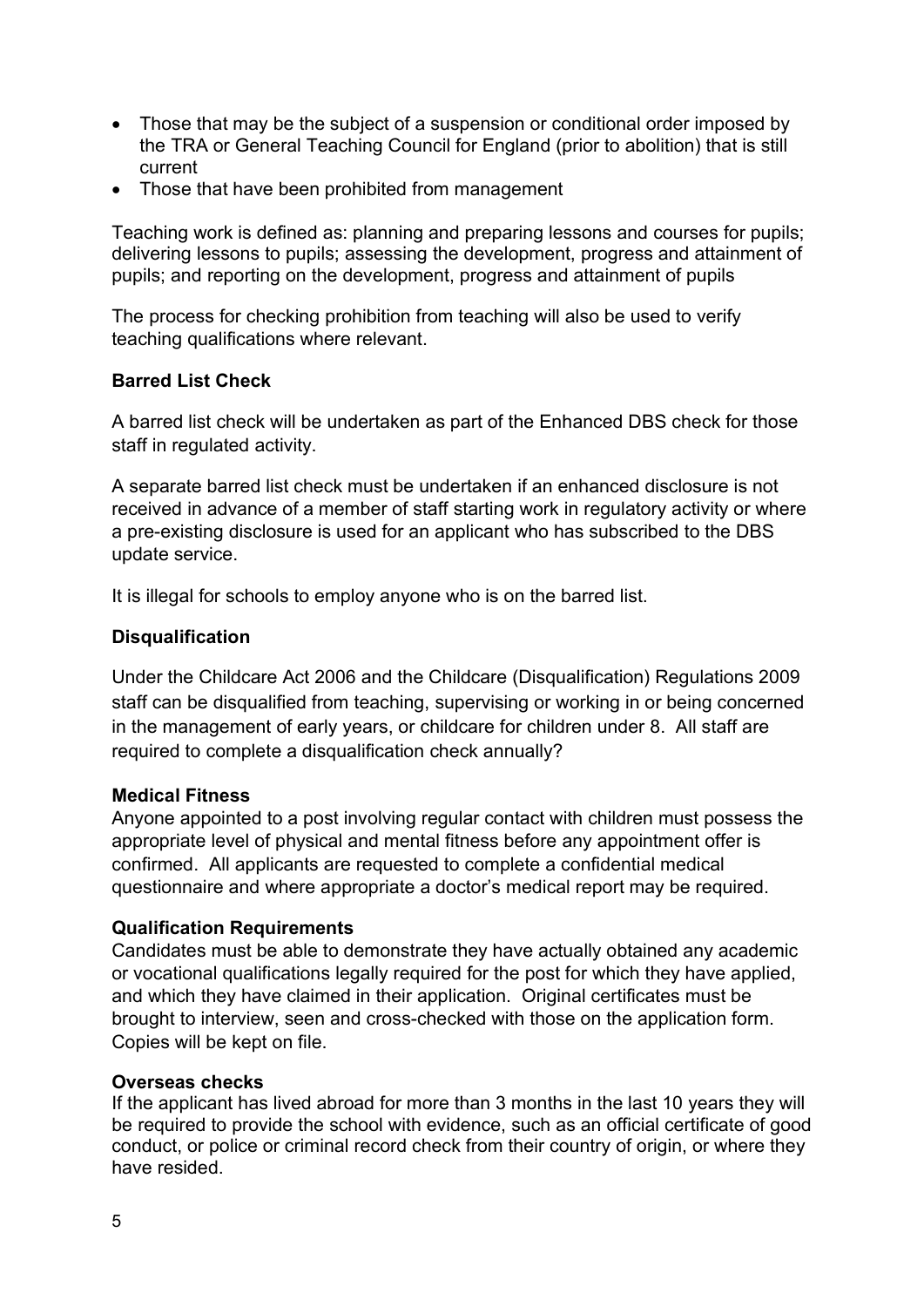Extra references and additional checks may also be required for anyone who has ever lived or worked abroad; this will be determined by a written risk assessment.

Additional checks will be carried out for teaching roles, which may include information about past conduct. For example, documents issued by overseas teaching authorities may be checked. A letter of professional standing from the professional regulating authority in the country in which the applicant has worked may be required. Advice about appropriate regulatory or professional bodies applicants should contact is available from the National Recognition Information Centre for the United Kingdom, UK NARIC,

#### Appointment

Successful candidates will receive a conditional letter of appointment, subject to satisfactory completion of all safer recruitment checks.

#### **Induction**

All staff who are new to the school will receive formal induction training that will include the school's safeguarding policies and guidance on safe working practices.

#### Safer Recruitment Training

The Headteacher will ensure that at least one member of each interview panel has undertaken Safer Recruitment training; or where an individual is in charge of recruitment, that individual must have completed the training.

The Headteacher and the member of staff responsible for maintaining the Single Central Register of appointments undertake regular safer recruitment training. In addition, at least one member of the Governing Body will complete safer recruitment training.

#### **Equality**

This school is committed to securing genuine equality of opportunity. Our staff are encouraged to demonstrate their commitment to equality by taking action which eliminates discrimination and promotes equality of opportunity.

The recruitment and selection process will be applied fairly and consistently to all applying for positions within this school regardless of any protected characteristic such as: age, disability, gender reassignment, marital or civil partnership status, pregnancy and maternity, race, religion or belief, sex, sexual orientation; or trade union membership/non-membership.

Applicants are invited to make known any requirements they have for assistance in attending interviews.

#### **Volunteers**

'One off' volunteers for day outings, school concerts etc do not require vetting checks but must never be left unsupervised or undertake personal care. Volunteers are supervised and their role assessed to see whether they will be in regulated activity. They are not involved in personal care. Volunteers are asked to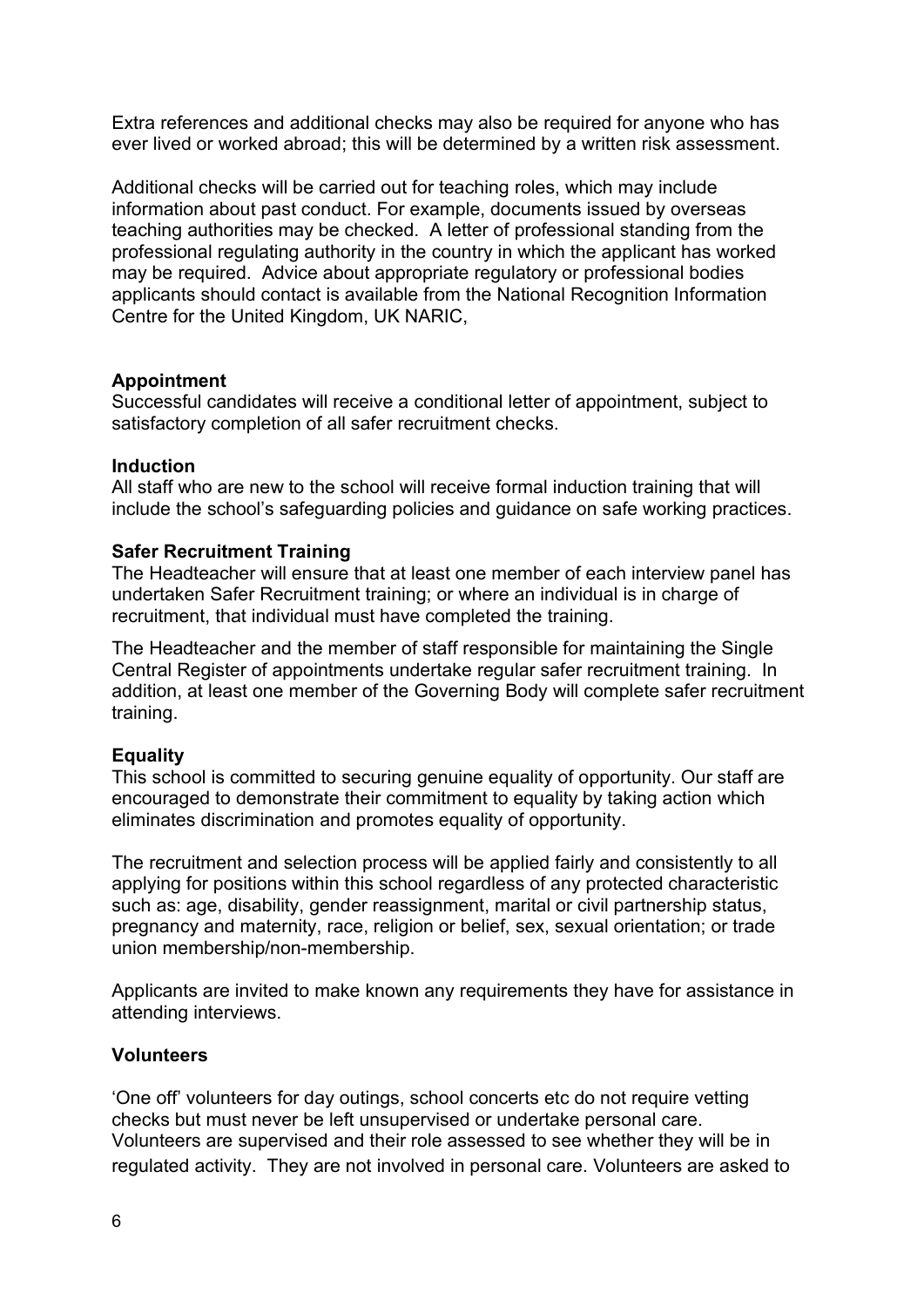complete identity checks and an application form for an enhanced disclosure from the DBS. Their role will be formally risk-assessed to determine any additional recruitment checks or levels of ongoing supervision. This will be formally recorded and kept on file. Volunteers may also be asked for references or an informal interview, especially if they are not known to the school community. Where checks are carried out these will be recorded on the Single Central Register.

Regular volunteers receive a letter of agreement confirming that they will not be asked to take sole responsibility for any individual pupils, or groups and that they should always expect to have the support of a member of staff and work under their supervision, support and guidance. This member of staff is identified in this letter. (For further details about supervision see Annex F of KCSIE).

All volunteers are asked to read the Staff Code of Conduct and the Safeguarding Policy and to acknowledge in writing that they have understood these and have no further questions.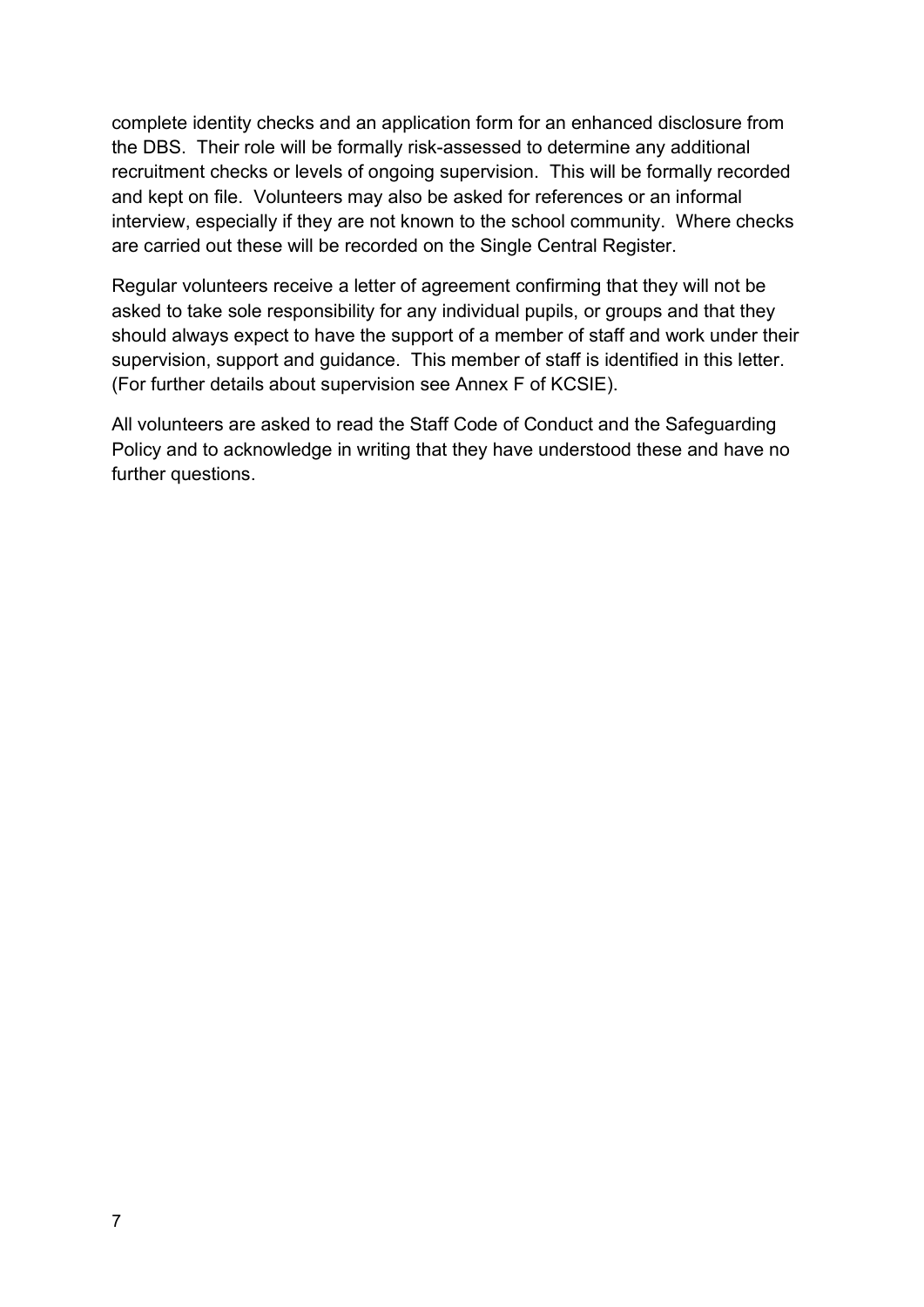# Appendix 1

# Staff Personnel Files Content Checklist

| Name:                                   |            |       |
|-----------------------------------------|------------|-------|
| Address:                                |            |       |
| Date of Birth: (verified from Passport) |            |       |
|                                         | Signed:    | Date: |
| Full Time / Part Time:                  |            |       |
| Post:                                   |            |       |
| Date Employment commenced:              |            |       |
| Date Employment ended:                  |            |       |
| <b>Exit Questionnaire</b>               | Yes /No    |       |
| Identity                                | 1. Signed: | Date: |
|                                         | 2. Signed: | Date: |
| Format of check:                        | 1.         |       |
|                                         | 2.         |       |
|                                         | 3.         |       |
| Qualifications                          | Signed:    | Date: |
| <b>Enhanced DBS Number:</b>             |            |       |
| Date of issue:                          | Signed:    | Date: |
| <b>Barred List</b>                      | Signed:    | Date: |
| Right to Work in the UK                 | Signed:    | Date: |
| Passport No:                            |            |       |
| Country of Passport                     |            |       |